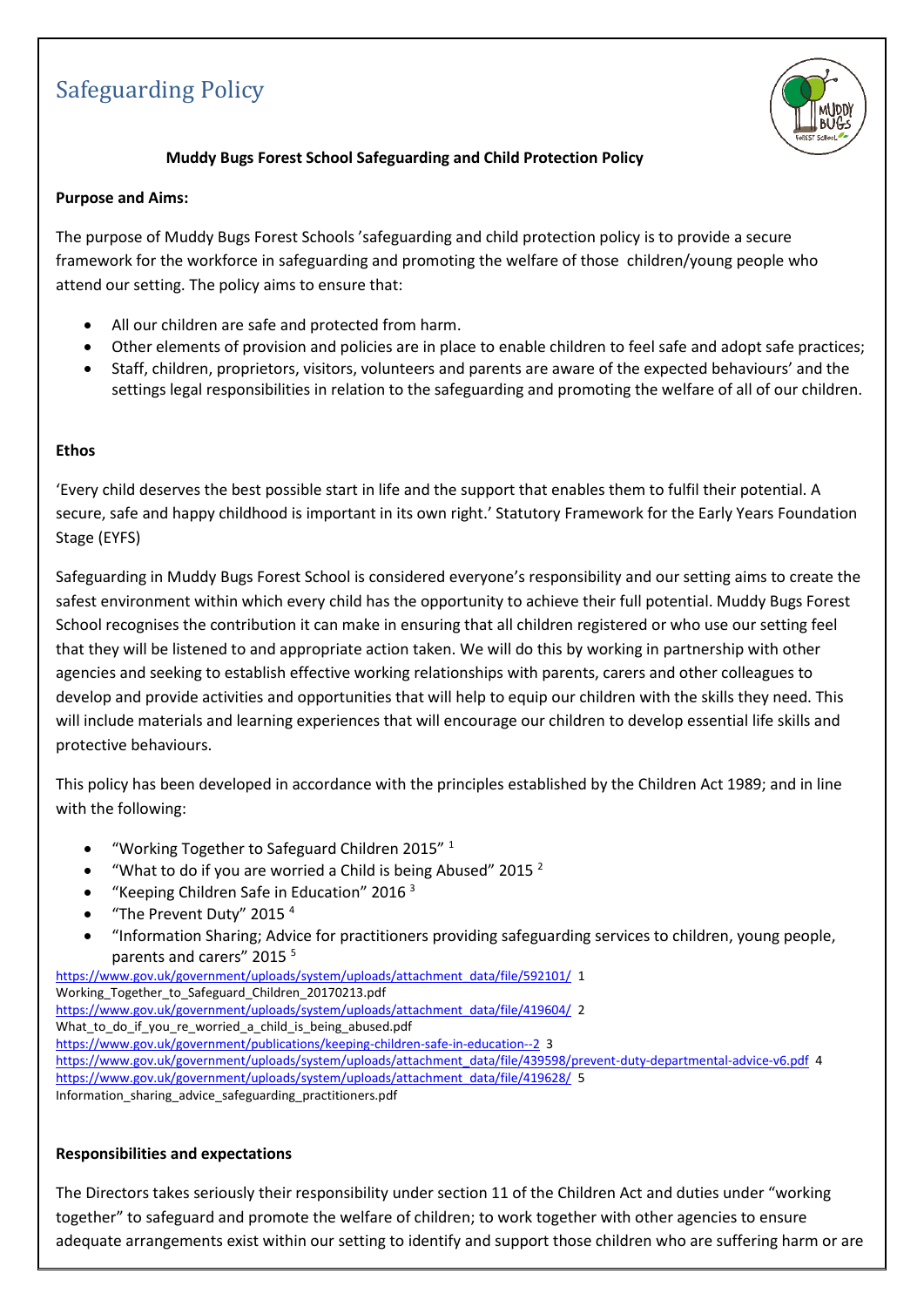likely to suffer significant harm. We recognise that all staff and management have a full and active part to play in protecting our children from harm, and that the child's welfare is our paramount concern.

Muddy Bugs Forest School should also ensure the following:-

- that the safeguarding and child protection policy is made available to parents and carers.
- that all staff and volunteers are properly checked to make sure they are safe to work with the children who attend our setting.
- that the setting has procedures for handling allegations of abuse made against members of staff or volunteers.
- the safe and appropriate use of cameras, mobile phones, technology and online equipment within the setting.
- the Counter Terrorism and Security Act 2015 which places a duty on early years and childcare providers "to have due regard to the need to prevent people from being drawn into terrorism" (The Prevent Duty) is implemented, taking into account the Local Safeguarding Children's Board 'Prevent' policies, protocols and procedures and ensuring the Fundamental British Values are implemented as stated in the EYFS.
- a Safeguarding Designated Officer (SDO) is appointed who has lead responsibility for dealing with all safeguarding issues in our setting.
	- o The **Safeguarding Designated Officer** is **Ann Bowyer**. If they are not available, then contact
	- o The **Deputy Safeguarding Designated Officer Kirsten McGuire**. (*This person can also be contacted with any safeguarding concerns*).
- Our procedures will be annually reviewed and updated.

The responsibilities for the Safeguarding Designated Officer (SDO) are:-

- to ensure that all safeguarding issues raised in setting are effectively responded to, recorded, and referred to the appropriate agency.
- All adults, (including volunteers) new to our setting will be made aware of this policy and the procedures for child protection, the name and contact details of the Safeguarding Designated Person and have these explained, as part of their induction into the setting.
- Be responsible for arranging the settings safeguarding training for all staff and volunteers who work with the children and young people. The SDO must ensure that the safeguarding training takes place at least every three years for all; which they can deliver in-house provided they are linked in to the support and quality assurance process offered by the Local Authority and the Local Safeguarding Children's Board.
- to attend or ensure that a senior member of staff who has the relevant training and access to appropriate supervision, attends where appropriate, all child protection case conferences, reviews, core groups or meetings where it concerns a child in our care and to contribute to multi-agency discussions to safeguard and promote the child's welfare.
- for ensuring the acceptable, safe use and storage of all camera technology, images, and mobile phones through the implementation, monitoring and reviewing of the appropriate polices and procedures. This includes the on-line Safety Policy which includes Camera & Image Policy, Mobile Phone Policy, Acceptable Use Policy.
- Interrupting and implementing the Fundamental British Vales.

All Child Protection concerns need to be acted on **immediately**. If you are concerned that a child may be at risk or is actually suffering abuse, you must tell the Safeguarding Designated Officer.

**All Adults, including the SDO, have a duty to refer all known or suspected cases of abuse to the relevant agency including MASH (Multi Agency Safeguarding Hub), Children and Young Peoples Service (CYPS) – Social Care, or the Police.** Where a disclosure is made to a visiting staff member from a different agency, e.g. Early Years Consultants, Health Visitors, it is the responsibility of that agency staff to formally report the referral to the Setting's Safeguarding Designated Officer in the first instance and to follow their organisations procedures. Any records made should be kept securely on the Child's Protection file.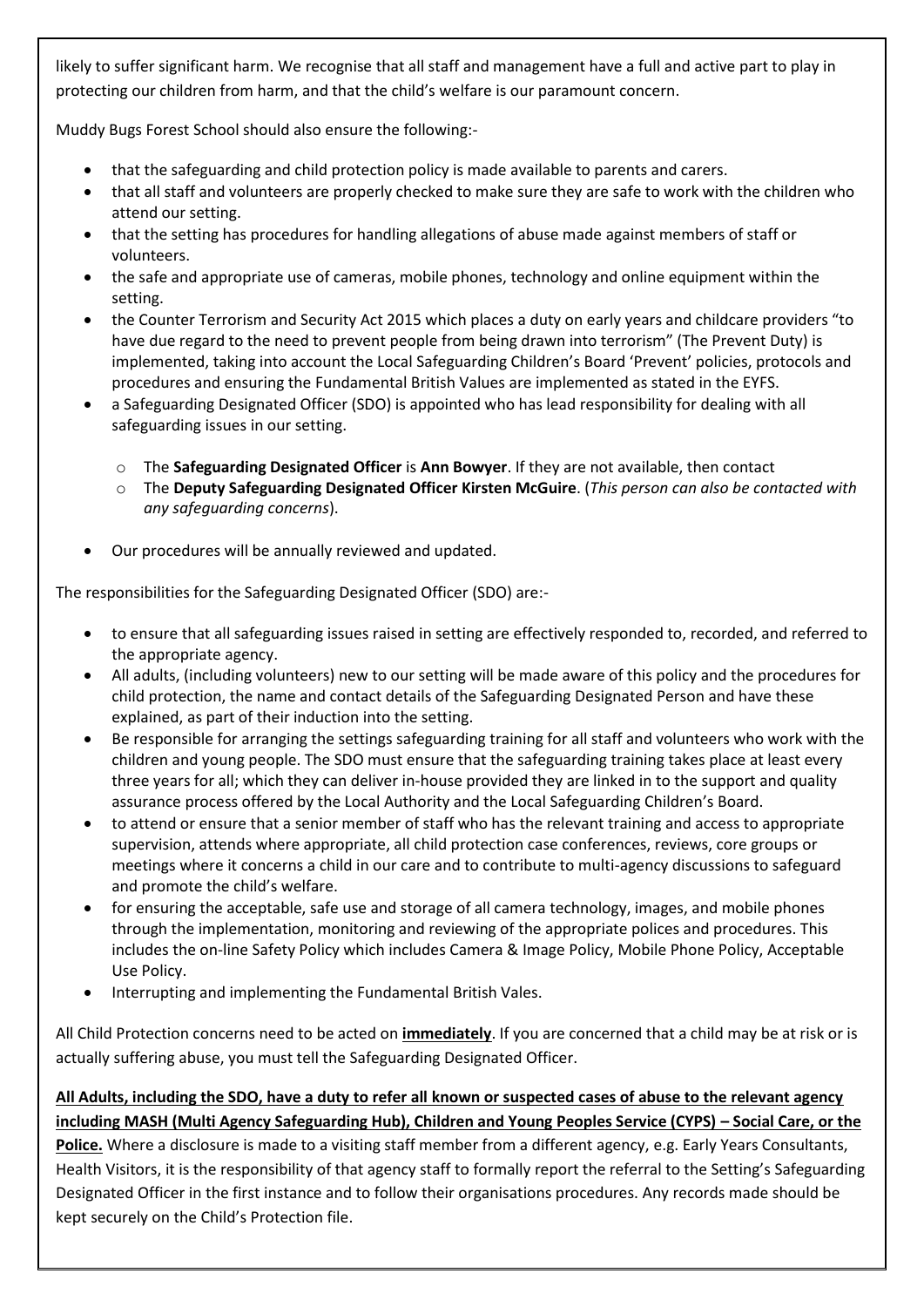#### **Recognising concerns, signs, and indicators of abuse**

Safeguarding is not just about protecting children from deliberate harm. For our setting it includes such things as child safety, bullying, racist abuse and harassment, visits, intimate care and internet safety etc. However, it must be acknowledged that technology itself will not present the greatest risk, but the behaviours of individuals using such equipment will. The witnessing of abuse can have a damaging effect on those who are party to it, as well as the child/adult subjected to the actual abuse, and in itself will have a significant impact on the health and emotional well-being of the child.

The table below outlines the four main categories of abuse as defined by the Department of Health 'Working Together to Safeguard Children' document 2010. Staff should be aware that the possible indicators are not definitive and that some children may present these behaviours for reasons other than abuse. However, it is important to know the indicators of abuse and to be alert to the need to consult further.

| Type of Abuse                                            | Possible Indicators                                        |
|----------------------------------------------------------|------------------------------------------------------------|
| <b>Neglect</b>                                           | Obvious signs of lack of care including: Problems with     |
| The persistent failure to meet a child's basic physical  | personal hygiene;                                          |
| and psychological needs, likely to result in the serious | Constant hunger;                                           |
| impairments of the child's health or development.        | Inadequate clothing;                                       |
| Neglect may occur during pregnancy as a result of        | Emaciation;                                                |
| maternal substance abuse. Once a child is born,          | Lateness or non-attendance at the setting;                 |
| neglect may involve a parent or carer failing to:        | Poor relationship with peers;                              |
| provide food, clothing and shelter; protect a child      | Untreated medical problems;                                |
| from physical and emotional harm or danger; ensure       | Compulsive stealing and scavenging;                        |
| adequate supervision; ensure access to appropriate       | Rocking, hair twisting, thumb sucking;                     |
| medical care or treatment.                               | Running away;                                              |
|                                                          | Low self-esteem.                                           |
| <b>Physical Abuse</b>                                    | Physical signs that do not tally with the given account of |
| May involve hitting, shaking, throwing, poisoning,       | occurrence conflicting or unrealistic explanations of      |
| burning or scalding, drowning, suffocating or            | cause repeated injuries delay in reporting or seeking      |
| otherwise causing physical harm to a child. Physical     | medical advice.                                            |
| harm may also be caused when a parent or carer           |                                                            |
| fabricates the symptoms of, or deliberately induces      |                                                            |
| illness in a child                                       |                                                            |
| <b>Sexual Abuse</b>                                      | Sudden changes in behaviour                                |
| Forcing or enticing a child to take part in sexual       | Displays of affection which are sexual and age             |
| activities, not necessarily involving a high level of    | inappropriate                                              |
| violence, whether or not the child is aware of what is   | Tendency to cling or need constant reassurance             |
| happening. The activities may involve physical           | Tendency to cry easily                                     |
| contact, penetrative or non-penetrative acts and also    | Regression to younger behaviour - e.g. thumb sucking,      |
| includes involving children in watching pornographic     | acting like a baby                                         |
| material or watching sexual acts.                        | Unexplained gifts or money                                 |
|                                                          | Depression and withdrawal                                  |
|                                                          | Wetting/soiling day or night                               |
|                                                          | Fear of undressing for PE                                  |
| <b>Emotional Abuse</b>                                   | Rejection                                                  |
| The persistent emotional maltreatment of a child such    | Isolation                                                  |
| as to cause severe and persistent adverse effects on     | Child being blamed for actions of adults                   |
| the child's emotional development. It may involve        | Child being used as carer for younger siblings             |
| conveying to children that they are worthless or         | Affection and basic emotional care giving/warmth,          |
| unloved, inadequate, or valued only insofar as they      | persistently absent or withheld.                           |
| meet the needs of another person.                        |                                                            |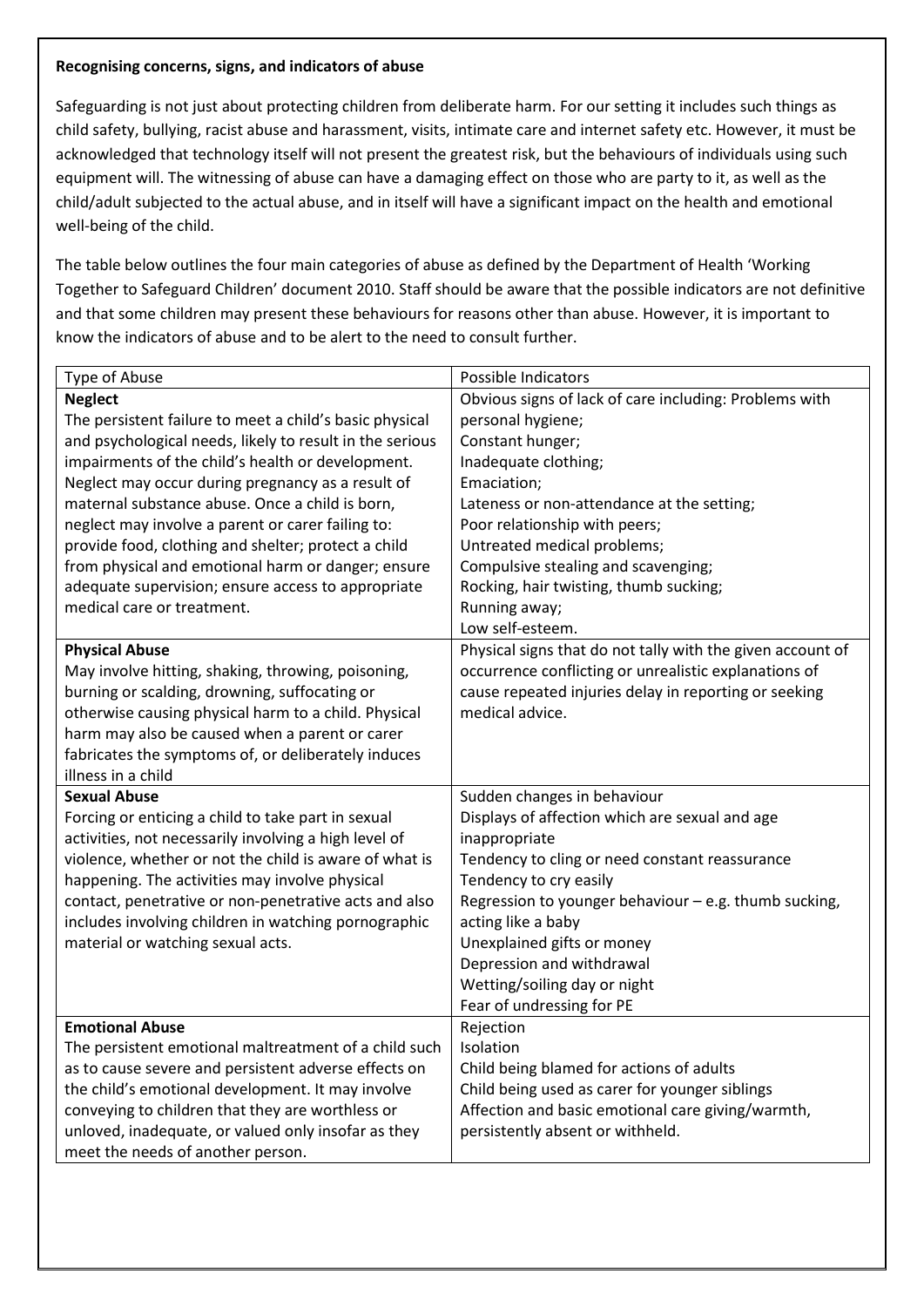# **Prevent**

The Counter Terrorism & Security Act 2015

The Act places a Prevent duty on settings to have "due regard to the need to prevent people from being drawn into terrorism". Settings subject to the Prevent Duty will be expected to demonstrate activity in the following areas:

- Assessing the risk of children being drawn into terrorism
- Demonstrate that they are protecting children and young people from being drawn into terrorism by having robust safeguarding policies.
- Ensure that their safeguarding arrangements take into account the policies and procedures of the Local Safeguarding Children Board.
- Make sure that staff have training that gives them the knowledge and confidence to identify children at risk of being drawn into terrorism, and to challenge extremist ideas which can be used to legitimise terrorism.
- Expected to ensure children are safe from terrorist and extremist material when accessing the internet in the setting.

### **What to do if you are concerned**

If a child makes a disclosure or allegation of abuse against an adult or other child or young person, it is important that you:

- Stay calm and listen carefully.
- Reassure them that they have done the right thing in telling you.
- Do not investigate or ask leading questions.
- Let them know that you will need to tell someone else.
- Do not promise to keep what they have told you a secret.
- Inform your Safeguarding Designated Officer as soon as possible.
- Make a written record of the allegation, disclosure or incident which you must sign, date and record your position using the setting safeguarding record log forms.

If you are concerned that a member of staff or adult in a position of trust poses a danger to a child or young person or that they might be abusing a child or young person you should report your concerns to the Safeguarding Designated Officer. Where those concerns relate to the Safeguarding Designated Officer however, this should be reported to the Proprietor using the setting's 'Whistle blowing' policy.

### **Whistleblowing**

We recognise that children cannot be expected to raise concerns in an environment where staff fail to do so. All staff should be aware of their duty to raise concerns about the attitude or actions of colleagues and appropriate advice will be sought from the LADO or Safeguarding Team where necessary.

### **Managing Allegations**

We are aware of the possibility of allegations being made against members of staff or volunteers that are working or may come into contact with children and young people whilst in our setting. Allegations will usually be that some kind of abuse has taken place. This could include inappropriate behaviour displayed by members of staff or other persons working with the children such as inappropriate sexual comments, excessive one to one attention beyond the requirements their role and responsibilities, inappropriate sharing, or images. They can be made by children and young people or other concerned adults. Allegations are made for a variety of reasons:

- Abuse has actually taken place.
- Something has happened to the child that reminds them of a past event the child is unable to recognize that the situation and people are different; Children can misinterpret your language or your actions.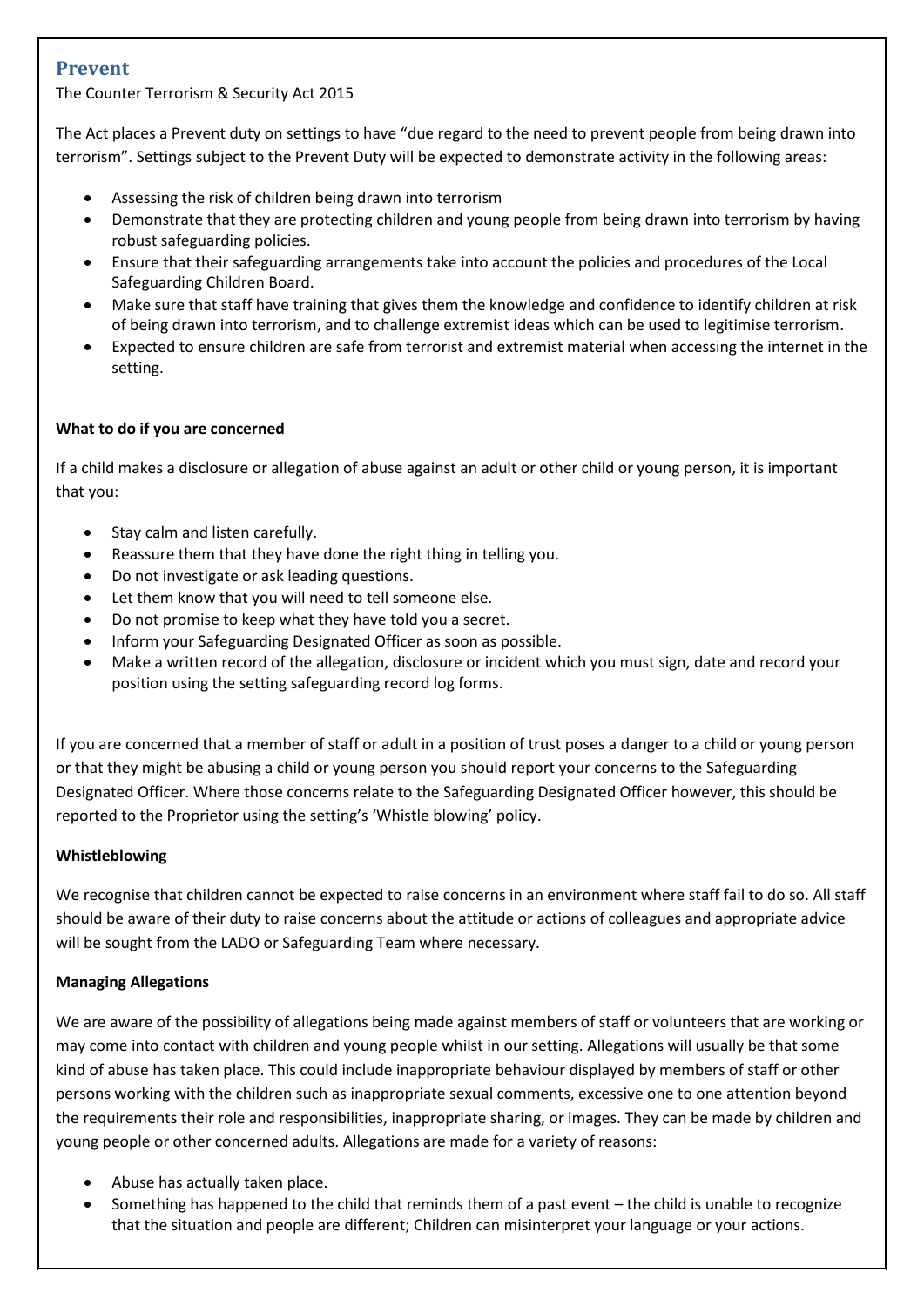- Some children recognise that allegations can be powerful and if they are angry with you about something they can make an allegation as a way of hitting out.
- An allegation can be a way of seeking attention.

If an allegation is made against an adult in a position of trust whether they be members of staff or volunteers this should be brought to the immediate attention of the SDO who will advise the Director. In the case of the allegation being made against the SDO this will be brought to the immediate attention of the other Director/s. The SDO/Director will need to discuss with the Local Authority Designated Officer (LADO) the nature of the allegations made against the adult, in order for the appropriate action to be taken. This may constitute an initial evaluation meeting or strategy discussion depending on the allegation being made. Directors will need to:

- Refer to the Local Authority Designated Officer (LADO) immediately and follow up in writing within 48 hours. Consider safeguarding arrangements of the child or young person to ensure they are away from the alleged abuser.
- Contact the parents or carers of the child/young person if advised to do so by the LADO.
- Consider the rights of the staff member for a fair and equal process of investigation.
- Advise Ofsted of allegation within 14 days of the allegation
- Ensure that the appropriate disciplinary procedures are followed including whether suspending a member of staff from work until the outcome of any investigation if this is deemed necessary.
- Act on any decision made in any strategy meeting.
- Advise the Disclosure and Barring Service where a member of staff has been disciplined or dismissed as a result of the allegations being founded.

### **Confidentiality**

- We recognise that all matters relating to child protection are confidential.
- The SDO will disclose personal information about a child or young person to other members of staff on a need to know basis only.
- However, all staff must be aware that they have a professional responsibility to share information with other agencies in order to safeguard children.
- All staff must be aware that they cannot promise a child to keep secrets which might compromise the child's safety or well-being or that of another.
- We will always undertake to share our intention to refer a child to Social Care with their parents /carers unless to do so could put the child at greater risk of harm, or impede a criminal investigation. If in doubt, we will consult with the Safeguarding Team or Social Care on this point.
- We will take no names consultations with our MASH team to discuss concerns we may have, but we understand that if they then ask for a name we will disclose those details and it will become an enquiry.

### **Training**

All members of staff and volunteers will have access to safeguarding training at least every three years in line with Surrey Safeguarding Children's Board (SSCB). We will also, as part of our induction, issue information in relation to our Safeguarding policy and any policy related to safeguarding and promoting our children/young people's welfare to all newly appointed staff and volunteers.

Our *Safeguarding Designated Officer* will undertake further safeguarding training, Group 3 SSCB Multi-agency Safeguarding course or Group 3 Refresher Courses. This will be undertaken at least every three years which updates their awareness and understanding of the impact of the wide agenda of safeguarding issues. This will support both the SDO to be able to better undertake their role and support the setting in ensuring our safeguarding arrangements are robust and achieving better outcomes for the children in our setting. This includes taking part in multi-agency training in addition to safeguarding training.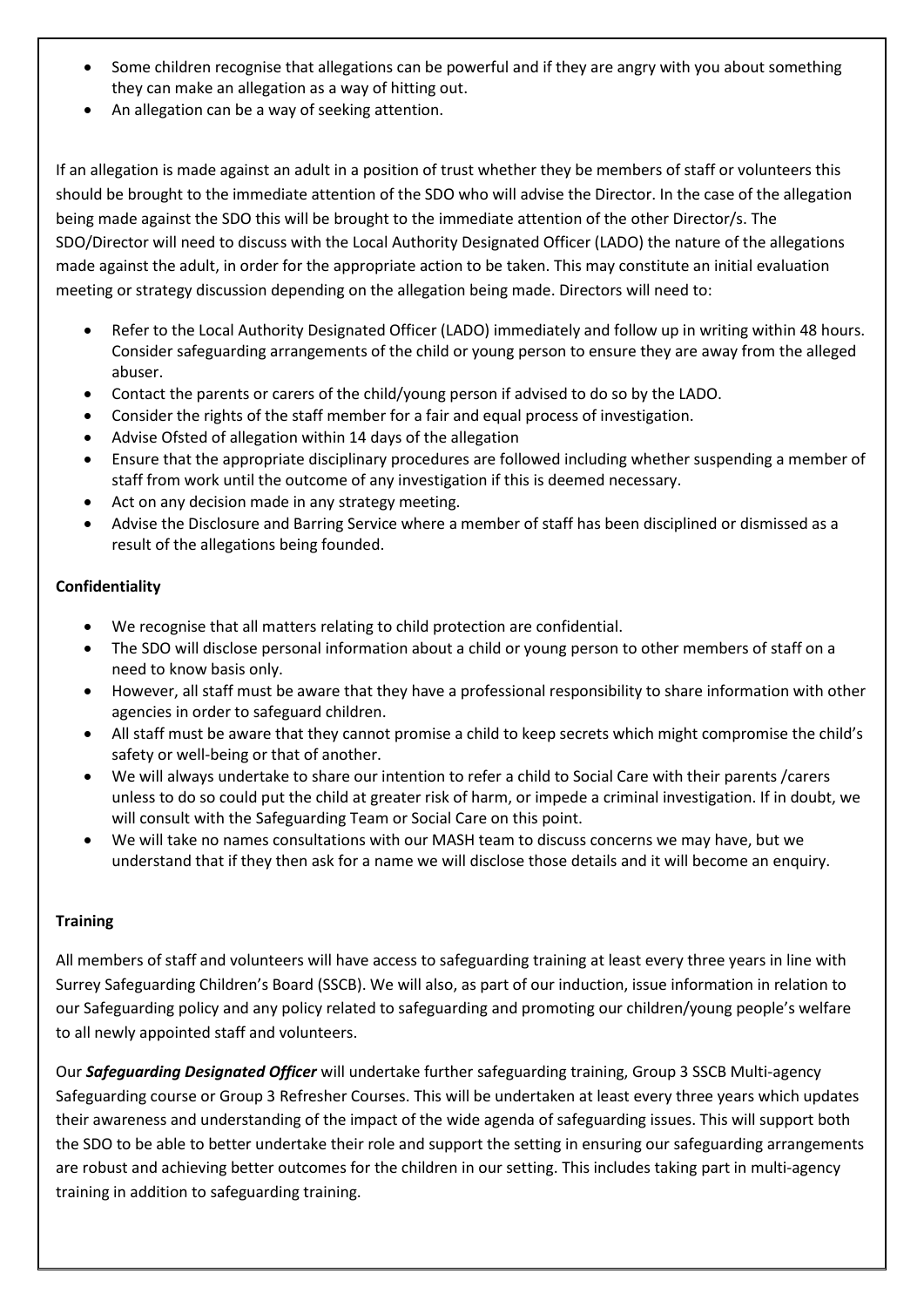Our *Directors* will have access to safeguarding training and our *Named designated Officer* for Safeguarding will also undertake additional awareness training at least every three years. They will also be advised to undertake additional training to support their employers' role in Handling Allegations against adults who work with children and young people, including our staff and volunteers.

Our safeguarding arrangements are reported on an annual basis to the *Directors* and our Safeguarding policy is reviewed annually in order to keep it updated in line with local and national guidance/legislation. We will include our Safeguarding Policy in our settings prospectus/website and will post copies of our policy throughout the setting. We are also able to arrange for our policy to be made available to parents whose first language is not English, on request.

### **Mobile Phones and Cameras**

Muddy Bugs Forest Schools has policies and procedures in place with regard to the use of mobile phones and cameras in the setting and on visits etc .

# **Related Setting Policies**

Safeguarding covers more than the contribution made to child protection in relation to individual children. It also encompasses issues such as child health and safety, bullying and a range of other issues, for example, arrangements for meeting the medical needs of children, providing first aid, setting security, drugs, and substance misuse, etc.

[https://static1.squarespace.com/static/559a6ae7e4b04425d942c9df/t/5d7a309909136e5b3bec45af/156828892667](https://static1.squarespace.com/static/559a6ae7e4b04425d942c9df/t/5d7a309909136e5b3bec45af/1568288926673/COTF%2BDFK_Full_Policies_Sep_2019.pdf) [3/COTF%2BDFK\\_Full\\_Policies\\_Sep\\_2019.pdf](https://static1.squarespace.com/static/559a6ae7e4b04425d942c9df/t/5d7a309909136e5b3bec45af/1568288926673/COTF%2BDFK_Full_Policies_Sep_2019.pdf)

### **Useful Contacts:**

Surrey Safeguarding Children's Board <https://www.surreyscp.org.uk/> Surrey Early Years and Childcare Servic[e https://www.surreycc.gov.uk/schools-and-learning/childcare-professionals](https://www.surreycc.gov.uk/schools-and-learning/childcare-professionals) Child Exploitation and Online Protection Agency [www.ceop.org.uk](http://www.ceop.org.uk/) NSPCC<https://www.nspcc.org.uk/preventing-abuse/safeguarding/> Multi-agency Safeguarding Hub (MASH) 0300 470 9100 <https://www.surreycc.gov.uk/social-care-and-health/concerned-for-someones-safety>

Early Help co-ordination centre 0300 470 9100 (ask for Early Help[\) cspa@surreycc.gov.uk](mailto:cspa@surreycc.gov.uk)  <https://www.surreycc.gov.uk/.../earlyhelp> Out of hours for Children's Single Point of Access): 5pm -9am and at weekends and public holidays, please contact: Emergency Duty Service 01483 517898 [edt.ssd@surreycc.gov.uk](mailto:edt.ssd@surreycc.gov.uk)

*Adopted March 2021 Review date March 2023 Directors: Ann Bower and Kirsten McGuire*